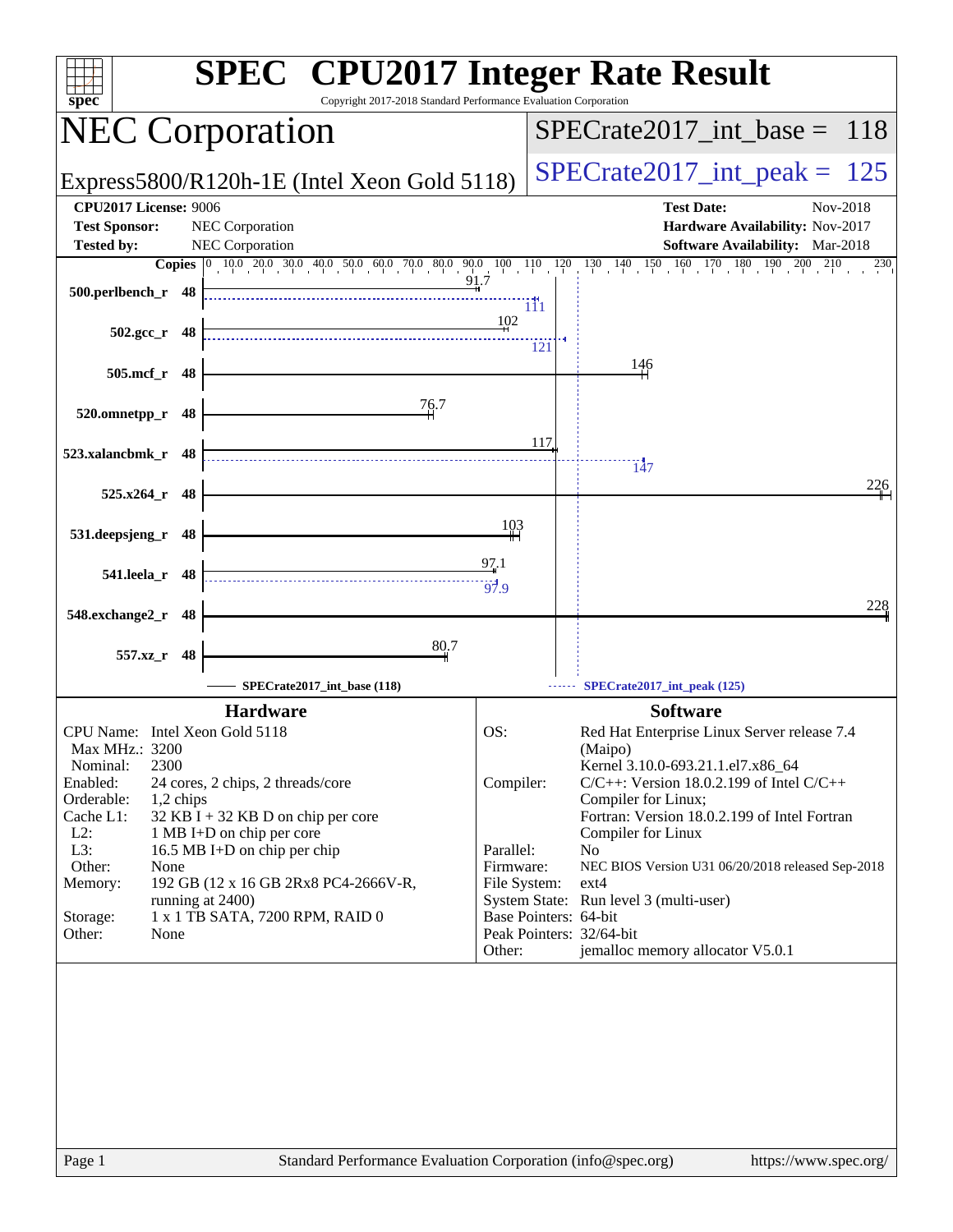

Copyright 2017-2018 Standard Performance Evaluation Corporation

# NEC Corporation

Express5800/R120h-1E (Intel Xeon Gold 5118)  $\left|$  [SPECrate2017\\_int\\_peak =](http://www.spec.org/auto/cpu2017/Docs/result-fields.html#SPECrate2017intpeak) 125

[SPECrate2017\\_int\\_base =](http://www.spec.org/auto/cpu2017/Docs/result-fields.html#SPECrate2017intbase) 118

**[Test Sponsor:](http://www.spec.org/auto/cpu2017/Docs/result-fields.html#TestSponsor)** NEC Corporation **[Hardware Availability:](http://www.spec.org/auto/cpu2017/Docs/result-fields.html#HardwareAvailability)** Nov-2017

**[CPU2017 License:](http://www.spec.org/auto/cpu2017/Docs/result-fields.html#CPU2017License)** 9006 **[Test Date:](http://www.spec.org/auto/cpu2017/Docs/result-fields.html#TestDate)** Nov-2018 **[Tested by:](http://www.spec.org/auto/cpu2017/Docs/result-fields.html#Testedby)** NEC Corporation **[Software Availability:](http://www.spec.org/auto/cpu2017/Docs/result-fields.html#SoftwareAvailability)** Mar-2018

### **[Results Table](http://www.spec.org/auto/cpu2017/Docs/result-fields.html#ResultsTable)**

|                           |               |                |       | <b>Base</b>    |       |                |       | <b>Peak</b>   |                |              |                |              |                |              |
|---------------------------|---------------|----------------|-------|----------------|-------|----------------|-------|---------------|----------------|--------------|----------------|--------------|----------------|--------------|
| <b>Benchmark</b>          | <b>Copies</b> | <b>Seconds</b> | Ratio | <b>Seconds</b> | Ratio | <b>Seconds</b> | Ratio | <b>Copies</b> | <b>Seconds</b> | <b>Ratio</b> | <b>Seconds</b> | <b>Ratio</b> | <b>Seconds</b> | <b>Ratio</b> |
| $500.$ perlbench_r        | 48            | 839            | 91.1  | 833            | 91.7  | 831            | 92.0  | 48            | 683            | 112          | 690            | 111          | 691            | 111          |
| $502.\text{gcc}_{r}$      | 48            | 669            | 102   | 669            | 102   | 677            | 100   | 48            | 563            | 121          | 563            | 121          | 563            | <b>121</b>   |
| $505$ .mcf r              | 48            | 523            | 148   | 530            | 146   | 530            | 146   | 48            | 523            | 148          | 530            | 146          | 530            | 146          |
| 520.omnetpp_r             | 48            | 821            | 76.7  | 820            | 76.8  | 839            | 75.1  | 48            | 821            | 76.7         | 820            | 76.8         | 839            | 75.1         |
| 523.xalancbmk r           | 48            | 429            | 118   | 434            | 117   | 435            | 116   | 48            | 345            | 147          | 346            | 147          | 345            | 147          |
| 525.x264 r                | 48            | 366            | 229   | 372            | 226   | 371            | 226   | 48            | 366            | 229          | 372            | 226          | 371            | 226          |
| 531.deepsjeng_r           | 48            | 521            | 106   | 533            | 103   | 536            | 103   | 48            | 521            | 106          | 533            | <b>103</b>   | 536            | 103          |
| 541.leela r               | 48            | 814            | 97.6  | 819            | 97.1  | 821            | 96.8  | 48            | 812            | 97.9         | 813            | 97.8         | 811            | 98.0         |
| 548.exchange2 r           | 48            | 550            | 228   | 552            | 228   | 552            | 228   | 48            | 550            | 228          | 552            | 228          | 552            | 228          |
| 557.xz r                  | 48            | 636            | 81.5  | 642            | 80.7  | 643            | 80.6  | 48            | 636            | 81.5         | 642            | 80.7         | 643            | 80.6         |
| $SPECrate2017$ int base = |               |                | 118   |                |       |                |       |               |                |              |                |              |                |              |

**[SPECrate2017\\_int\\_peak =](http://www.spec.org/auto/cpu2017/Docs/result-fields.html#SPECrate2017intpeak) 125**

Results appear in the [order in which they were run.](http://www.spec.org/auto/cpu2017/Docs/result-fields.html#RunOrder) Bold underlined text [indicates a median measurement.](http://www.spec.org/auto/cpu2017/Docs/result-fields.html#Median)

### **[Submit Notes](http://www.spec.org/auto/cpu2017/Docs/result-fields.html#SubmitNotes)**

 The numactl mechanism was used to bind copies to processors. The config file option 'submit' was used to generate numactl commands to bind each copy to a specific processor. For details, please see the config file.

### **[Operating System Notes](http://www.spec.org/auto/cpu2017/Docs/result-fields.html#OperatingSystemNotes)**

Stack size set to unlimited using "ulimit -s unlimited"

### **[General Notes](http://www.spec.org/auto/cpu2017/Docs/result-fields.html#GeneralNotes)**

Environment variables set by runcpu before the start of the run: LD\_LIBRARY\_PATH = "/home/cpu2017/lib/ia32:/home/cpu2017/lib/intel64:/home/cpu2017/je5.0.1-32:/home/cpu2017/je5.0.1-64"

 Binaries compiled on a system with 1x Intel Core i7-6700K CPU + 32GB RAM memory using Redhat Enterprise Linux 7.5 Transparent Huge Pages enabled by default Prior to runcpu invocation Filesystem page cache synced and cleared with: sync; echo 3 > /proc/sys/vm/drop\_caches runcpu command invoked through numactl i.e.: numactl --interleave=all runcpu <etc>

 Yes: The test sponsor attests, as of date of publication, that CVE-2017-5754 (Meltdown) is mitigated in the system as tested and documented. Yes: The test sponsor attests, as of date of publication, that CVE-2017-5753 (Spectre variant 1) is mitigated in the system as tested and documented. Yes: The test sponsor attests, as of date of publication, that CVE-2017-5715 (Spectre variant 2)

**(Continued on next page)**

| Page | Standard Performance Evaluation Corporation (info@spec.org) | https://www.spec.org/ |
|------|-------------------------------------------------------------|-----------------------|
|------|-------------------------------------------------------------|-----------------------|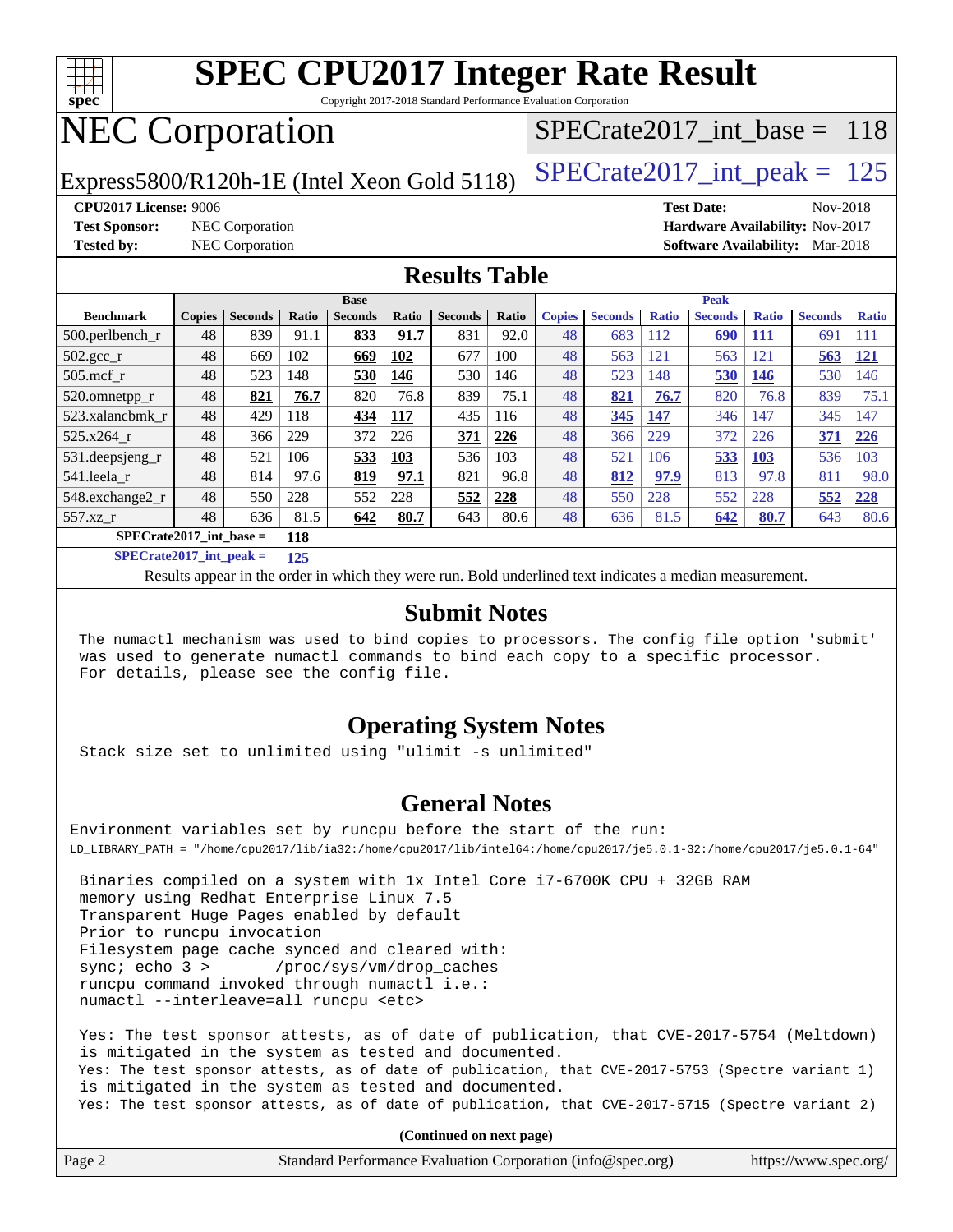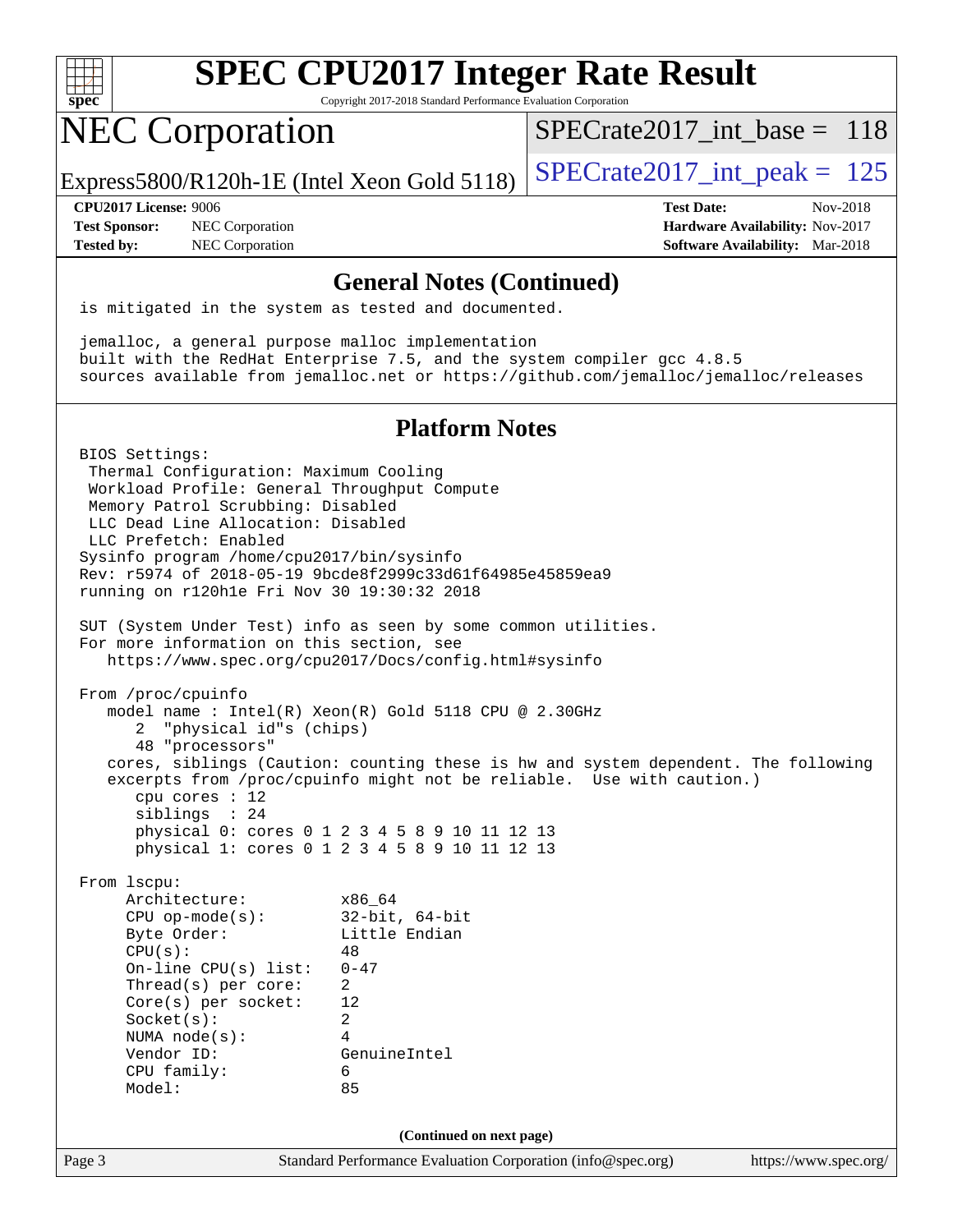

Copyright 2017-2018 Standard Performance Evaluation Corporation

NEC Corporation

[SPECrate2017\\_int\\_base =](http://www.spec.org/auto/cpu2017/Docs/result-fields.html#SPECrate2017intbase) 118

Express5800/R120h-1E (Intel Xeon Gold 5118)  $\left|$  [SPECrate2017\\_int\\_peak =](http://www.spec.org/auto/cpu2017/Docs/result-fields.html#SPECrate2017intpeak) 125

**[Test Sponsor:](http://www.spec.org/auto/cpu2017/Docs/result-fields.html#TestSponsor)** NEC Corporation **[Hardware Availability:](http://www.spec.org/auto/cpu2017/Docs/result-fields.html#HardwareAvailability)** Nov-2017

**[CPU2017 License:](http://www.spec.org/auto/cpu2017/Docs/result-fields.html#CPU2017License)** 9006 **[Test Date:](http://www.spec.org/auto/cpu2017/Docs/result-fields.html#TestDate)** Nov-2018 **[Tested by:](http://www.spec.org/auto/cpu2017/Docs/result-fields.html#Testedby)** NEC Corporation **[Software Availability:](http://www.spec.org/auto/cpu2017/Docs/result-fields.html#SoftwareAvailability)** Mar-2018

### **[Platform Notes \(Continued\)](http://www.spec.org/auto/cpu2017/Docs/result-fields.html#PlatformNotes)**

| node distances:<br>node<br>0<br>1<br>3<br>2<br>$10$<br>0:<br>21<br>31<br>31<br>1:<br>21<br>10<br>31<br>31<br>2:<br>31<br>31<br>10<br>21 | (Continued on next page)                                                                                                                                                                                                                                                                                                                                                                                                                                                                                                                                                                                                                                                                                                                                                                                                                                                                                                          |
|-----------------------------------------------------------------------------------------------------------------------------------------|-----------------------------------------------------------------------------------------------------------------------------------------------------------------------------------------------------------------------------------------------------------------------------------------------------------------------------------------------------------------------------------------------------------------------------------------------------------------------------------------------------------------------------------------------------------------------------------------------------------------------------------------------------------------------------------------------------------------------------------------------------------------------------------------------------------------------------------------------------------------------------------------------------------------------------------|
|                                                                                                                                         |                                                                                                                                                                                                                                                                                                                                                                                                                                                                                                                                                                                                                                                                                                                                                                                                                                                                                                                                   |
|                                                                                                                                         |                                                                                                                                                                                                                                                                                                                                                                                                                                                                                                                                                                                                                                                                                                                                                                                                                                                                                                                                   |
|                                                                                                                                         |                                                                                                                                                                                                                                                                                                                                                                                                                                                                                                                                                                                                                                                                                                                                                                                                                                                                                                                                   |
|                                                                                                                                         |                                                                                                                                                                                                                                                                                                                                                                                                                                                                                                                                                                                                                                                                                                                                                                                                                                                                                                                                   |
|                                                                                                                                         |                                                                                                                                                                                                                                                                                                                                                                                                                                                                                                                                                                                                                                                                                                                                                                                                                                                                                                                                   |
| node 3 free: 47964 MB                                                                                                                   |                                                                                                                                                                                                                                                                                                                                                                                                                                                                                                                                                                                                                                                                                                                                                                                                                                                                                                                                   |
| node 3 size: 49151 MB                                                                                                                   |                                                                                                                                                                                                                                                                                                                                                                                                                                                                                                                                                                                                                                                                                                                                                                                                                                                                                                                                   |
|                                                                                                                                         | node 3 cpus: 18 19 20 21 22 23 42 43 44 45 46 47                                                                                                                                                                                                                                                                                                                                                                                                                                                                                                                                                                                                                                                                                                                                                                                                                                                                                  |
| node 2 free: 47972 MB                                                                                                                   |                                                                                                                                                                                                                                                                                                                                                                                                                                                                                                                                                                                                                                                                                                                                                                                                                                                                                                                                   |
| node 2 size: 49152 MB                                                                                                                   |                                                                                                                                                                                                                                                                                                                                                                                                                                                                                                                                                                                                                                                                                                                                                                                                                                                                                                                                   |
|                                                                                                                                         | node 2 cpus: 12 13 14 15 16 17 36 37 38 39 40 41                                                                                                                                                                                                                                                                                                                                                                                                                                                                                                                                                                                                                                                                                                                                                                                                                                                                                  |
| node 1 free: 47869 MB                                                                                                                   |                                                                                                                                                                                                                                                                                                                                                                                                                                                                                                                                                                                                                                                                                                                                                                                                                                                                                                                                   |
| node 1 size: 49152 MB                                                                                                                   |                                                                                                                                                                                                                                                                                                                                                                                                                                                                                                                                                                                                                                                                                                                                                                                                                                                                                                                                   |
| node 1 cpus: 6 7 8 9 10 11 30 31 32 33 34 35                                                                                            |                                                                                                                                                                                                                                                                                                                                                                                                                                                                                                                                                                                                                                                                                                                                                                                                                                                                                                                                   |
| node 0 free: 47345 MB                                                                                                                   |                                                                                                                                                                                                                                                                                                                                                                                                                                                                                                                                                                                                                                                                                                                                                                                                                                                                                                                                   |
| node 0 size: 48801 MB                                                                                                                   |                                                                                                                                                                                                                                                                                                                                                                                                                                                                                                                                                                                                                                                                                                                                                                                                                                                                                                                                   |
| node 0 cpus: 0 1 2 3 4 5 24 25 26 27 28 29                                                                                              |                                                                                                                                                                                                                                                                                                                                                                                                                                                                                                                                                                                                                                                                                                                                                                                                                                                                                                                                   |
| $available: 4 nodes (0-3)$                                                                                                              |                                                                                                                                                                                                                                                                                                                                                                                                                                                                                                                                                                                                                                                                                                                                                                                                                                                                                                                                   |
| physical chip.                                                                                                                          | From numactl --hardware WARNING: a numactl 'node' might or might not correspond to a                                                                                                                                                                                                                                                                                                                                                                                                                                                                                                                                                                                                                                                                                                                                                                                                                                              |
|                                                                                                                                         |                                                                                                                                                                                                                                                                                                                                                                                                                                                                                                                                                                                                                                                                                                                                                                                                                                                                                                                                   |
| /proc/cpuinfo cache data<br>cache size : 16896 KB                                                                                       |                                                                                                                                                                                                                                                                                                                                                                                                                                                                                                                                                                                                                                                                                                                                                                                                                                                                                                                                   |
| NUMA node0 CPU(s):<br>NUMA nodel CPU(s):<br>NUMA $node2$ $CPU(s)$ :<br>NUMA $node3$ $CPU(s)$ :<br>Flaqs:                                | $0 - 5$ , 24-29<br>$6 - 11, 30 - 35$<br>$12 - 17, 36 - 41$<br>$18 - 23, 42 - 47$<br>fpu vme de pse tsc msr pae mce cx8 apic sep mtrr pge mca cmov<br>pat pse36 clflush dts acpi mmx fxsr sse sse2 ss ht tm pbe syscall nx pdpelgb rdtscp<br>lm constant_tsc art arch_perfmon pebs bts rep_good nopl xtopology nonstop_tsc<br>aperfmperf eagerfpu pni pclmulqdq dtes64 monitor ds_cpl vmx smx est tm2 ssse3 fma<br>cx16 xtpr pdcm pcid dca sse4_1 sse4_2 x2apic movbe popcnt tsc_deadline_timer aes<br>xsave avx f16c rdrand lahf_lm abm 3dnowprefetch epb cat_13 cdp_13 invpcid_single<br>intel_pt spec_ctrl ibpb_support tpr_shadow vnmi flexpriority ept vpid fsgsbase<br>tsc_adjust bmil hle avx2 smep bmi2 erms invpcid rtm cqm mpx rdt_a avx512f avx512dq<br>rdseed adx smap clflushopt clwb avx512cd avx512bw avx512vl xsaveopt xsavec xgetbvl<br>cqm_llc cqm_occup_llc cqm_mbm_total cqm_mbm_local dtherm ida arat pln pts |
| L3 cache:                                                                                                                               | 16896K                                                                                                                                                                                                                                                                                                                                                                                                                                                                                                                                                                                                                                                                                                                                                                                                                                                                                                                            |
| L2 cache:                                                                                                                               | 1024K                                                                                                                                                                                                                                                                                                                                                                                                                                                                                                                                                                                                                                                                                                                                                                                                                                                                                                                             |
| Lli cache:                                                                                                                              | 32K                                                                                                                                                                                                                                                                                                                                                                                                                                                                                                                                                                                                                                                                                                                                                                                                                                                                                                                               |
| L1d cache:                                                                                                                              | 32K                                                                                                                                                                                                                                                                                                                                                                                                                                                                                                                                                                                                                                                                                                                                                                                                                                                                                                                               |
| Virtualization:                                                                                                                         | $VT - x$                                                                                                                                                                                                                                                                                                                                                                                                                                                                                                                                                                                                                                                                                                                                                                                                                                                                                                                          |
| BogoMIPS:                                                                                                                               | 4600.00                                                                                                                                                                                                                                                                                                                                                                                                                                                                                                                                                                                                                                                                                                                                                                                                                                                                                                                           |
| CPU MHz:                                                                                                                                | 2300.000                                                                                                                                                                                                                                                                                                                                                                                                                                                                                                                                                                                                                                                                                                                                                                                                                                                                                                                          |
|                                                                                                                                         |                                                                                                                                                                                                                                                                                                                                                                                                                                                                                                                                                                                                                                                                                                                                                                                                                                                                                                                                   |
| Model name:<br>Stepping:                                                                                                                | $Intel(R)$ Xeon $(R)$ Gold 5118 CPU @ 2.30GHz<br>4                                                                                                                                                                                                                                                                                                                                                                                                                                                                                                                                                                                                                                                                                                                                                                                                                                                                                |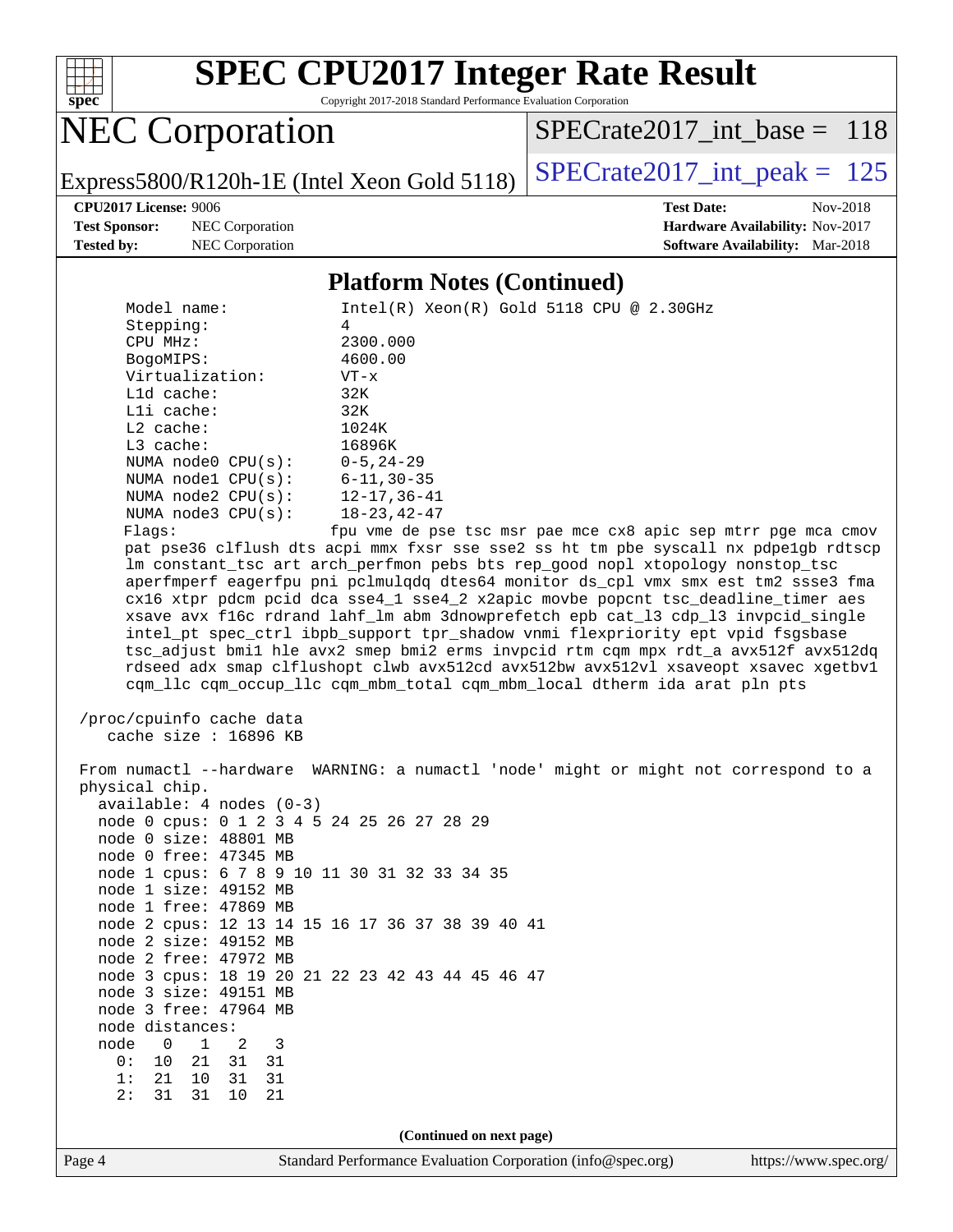| <b>SPEC CPU2017 Integer Rate Result</b><br>Copyright 2017-2018 Standard Performance Evaluation Corporation<br>$spec^*$                                                                                                                                                                                                                                                                                                                                                                              |                                                                                                            |
|-----------------------------------------------------------------------------------------------------------------------------------------------------------------------------------------------------------------------------------------------------------------------------------------------------------------------------------------------------------------------------------------------------------------------------------------------------------------------------------------------------|------------------------------------------------------------------------------------------------------------|
| <b>NEC Corporation</b>                                                                                                                                                                                                                                                                                                                                                                                                                                                                              | $SPECrate2017$ int base = 118                                                                              |
| Express5800/R120h-1E (Intel Xeon Gold 5118)                                                                                                                                                                                                                                                                                                                                                                                                                                                         | $SPECTate2017\_int\_peak = 125$                                                                            |
| CPU2017 License: 9006<br><b>Test Sponsor:</b><br>NEC Corporation<br>NEC Corporation<br><b>Tested by:</b>                                                                                                                                                                                                                                                                                                                                                                                            | <b>Test Date:</b><br>Nov-2018<br>Hardware Availability: Nov-2017<br><b>Software Availability:</b> Mar-2018 |
| <b>Platform Notes (Continued)</b>                                                                                                                                                                                                                                                                                                                                                                                                                                                                   |                                                                                                            |
| 31 31 21 10<br>3 :                                                                                                                                                                                                                                                                                                                                                                                                                                                                                  |                                                                                                            |
| From /proc/meminfo<br>MemTotal:<br>197734496 kB<br>HugePages_Total:<br>0<br>Hugepagesize:<br>2048 kB                                                                                                                                                                                                                                                                                                                                                                                                |                                                                                                            |
| From /etc/*release* /etc/*version*<br>os-release:<br>NAME="Red Hat Enterprise Linux Server"<br>VERSION="7.4 (Maipo)"<br>ID="rhel"<br>ID LIKE="fedora"<br>VARIANT="Server"<br>VARIANT ID="server"<br>VERSION_ID="7.4"<br>PRETTY_NAME="Red Hat Enterprise Linux Server 7.4 (Maipo)"<br>redhat-release: Red Hat Enterprise Linux Server release 7.4 (Maipo)<br>system-release: Red Hat Enterprise Linux Server release 7.4 (Maipo)<br>system-release-cpe: cpe:/o:redhat:enterprise_linux:7.4:ga:server |                                                                                                            |
| uname $-a$ :<br>Linux r120hle 3.10.0-693.21.1.el7.x86_64 #1 SMP Fri Feb 23 18:54:16 UTC 2018 x86_64<br>x86_64 x86_64 GNU/Linux                                                                                                                                                                                                                                                                                                                                                                      |                                                                                                            |
| Kernel self-reported vulnerability status:                                                                                                                                                                                                                                                                                                                                                                                                                                                          |                                                                                                            |
| CVE-2017-5754 (Meltdown):<br>Mitigation: PTI<br>CVE-2017-5753 (Spectre variant 1): Mitigation: Load fences<br>CVE-2017-5715 (Spectre variant 2): Mitigation: IBRS (kernel)                                                                                                                                                                                                                                                                                                                          |                                                                                                            |
| run-level 3 Nov 30 19:24                                                                                                                                                                                                                                                                                                                                                                                                                                                                            |                                                                                                            |
| SPEC is set to: /home/cpu2017<br>Filesystem Type Size Used Avail Use% Mounted on<br>$\frac{1}{\text{dev/sda3}}$ ext4 909G 136G 727G 16% /                                                                                                                                                                                                                                                                                                                                                           |                                                                                                            |
| Additional information from dmidecode follows. WARNING: Use caution when you interpret<br>this section. The 'dmidecode' program reads system data which is "intended to allow<br>hardware to be accurately determined", but the intent may not be met, as there are<br>frequent changes to hardware, firmware, and the "DMTF SMBIOS" standard.<br>BIOS NEC U31 06/20/2018<br>Memory:<br>4x UNKNOWN NOT AVAILABLE                                                                                    |                                                                                                            |
| 12x UNKNOWN NOT AVAILABLE 16 GB 2 rank 2666, configured at 2400                                                                                                                                                                                                                                                                                                                                                                                                                                     |                                                                                                            |
| (End of data from sysinfo program)                                                                                                                                                                                                                                                                                                                                                                                                                                                                  |                                                                                                            |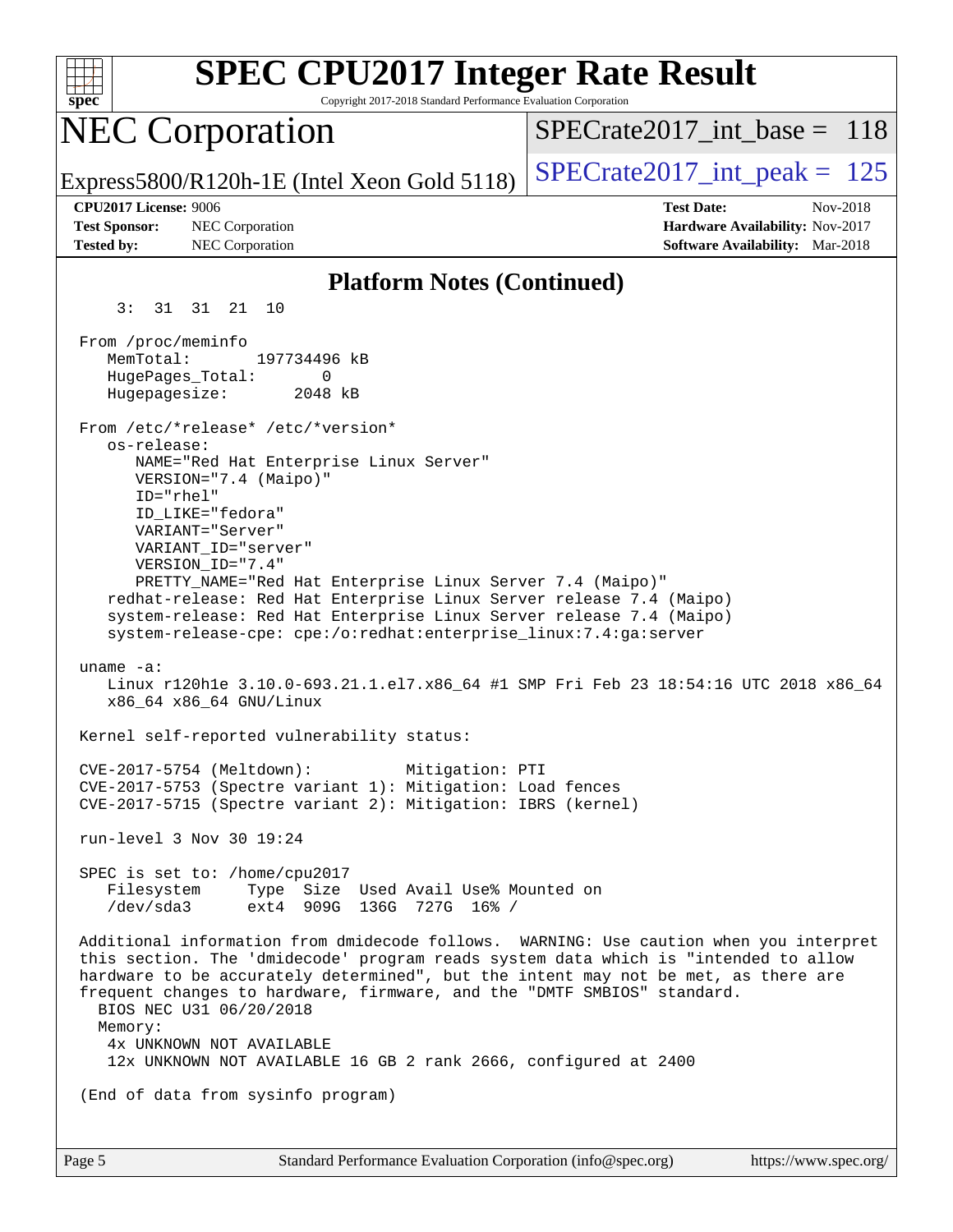

Copyright 2017-2018 Standard Performance Evaluation Corporation

# NEC Corporation

[SPECrate2017\\_int\\_base =](http://www.spec.org/auto/cpu2017/Docs/result-fields.html#SPECrate2017intbase) 118

Express5800/R120h-1E (Intel Xeon Gold 5118)  $\left|$  [SPECrate2017\\_int\\_peak =](http://www.spec.org/auto/cpu2017/Docs/result-fields.html#SPECrate2017intpeak) 125

**[Test Sponsor:](http://www.spec.org/auto/cpu2017/Docs/result-fields.html#TestSponsor)** NEC Corporation **[Hardware Availability:](http://www.spec.org/auto/cpu2017/Docs/result-fields.html#HardwareAvailability)** Nov-2017

**[CPU2017 License:](http://www.spec.org/auto/cpu2017/Docs/result-fields.html#CPU2017License)** 9006 **[Test Date:](http://www.spec.org/auto/cpu2017/Docs/result-fields.html#TestDate)** Nov-2018 **[Tested by:](http://www.spec.org/auto/cpu2017/Docs/result-fields.html#Testedby)** NEC Corporation **[Software Availability:](http://www.spec.org/auto/cpu2017/Docs/result-fields.html#SoftwareAvailability)** Mar-2018

### **[Compiler Version Notes](http://www.spec.org/auto/cpu2017/Docs/result-fields.html#CompilerVersionNotes)**

| ============<br>----------<br>----------<br>500.perlbench_r(base) 502.gcc_r(base) 505.mcf_r(base) 525.x264_r(base)<br>CC.<br>$557.xx$ $r(base)$ |
|-------------------------------------------------------------------------------------------------------------------------------------------------|
| icc (ICC) 18.0.2 20180210<br>Copyright (C) 1985-2018 Intel Corporation. All rights reserved.                                                    |
| 500.perlbench_r(peak) 502.gcc_r(peak) 505.mcf_r(peak) 525.x264_r(peak)<br>CC<br>$557. xz_r (peak)$                                              |
| icc (ICC) 18.0.2 20180210<br>Copyright (C) 1985-2018 Intel Corporation. All rights reserved.                                                    |
| CXXC $520.\text{omnetpp_r(base)}$ $523.\text{xalancbmk_r(base)}$ $531.\text{deepsjeng_r(base)}$<br>541.leela r(base)                            |
| icpc (ICC) 18.0.2 20180210<br>Copyright (C) 1985-2018 Intel Corporation. All rights reserved.                                                   |
| CXXC 520.omnetpp_r(peak) 523.xalancbmk_r(peak) 531.deepsjeng_r(peak)<br>$541.$ leela_r(peak)                                                    |
| icpc (ICC) 18.0.2 20180210<br>Copyright (C) 1985-2018 Intel Corporation. All rights reserved.                                                   |
| $548$ . exchange2 $r(base)$<br>FC                                                                                                               |
| ifort (IFORT) 18.0.2 20180210<br>Copyright (C) 1985-2018 Intel Corporation. All rights reserved.                                                |
| $548$ . exchange2 $r$ (peak)<br>FC.                                                                                                             |
| ifort (IFORT) 18.0.2 20180210<br>Copyright (C) 1985-2018 Intel Corporation. All rights reserved.                                                |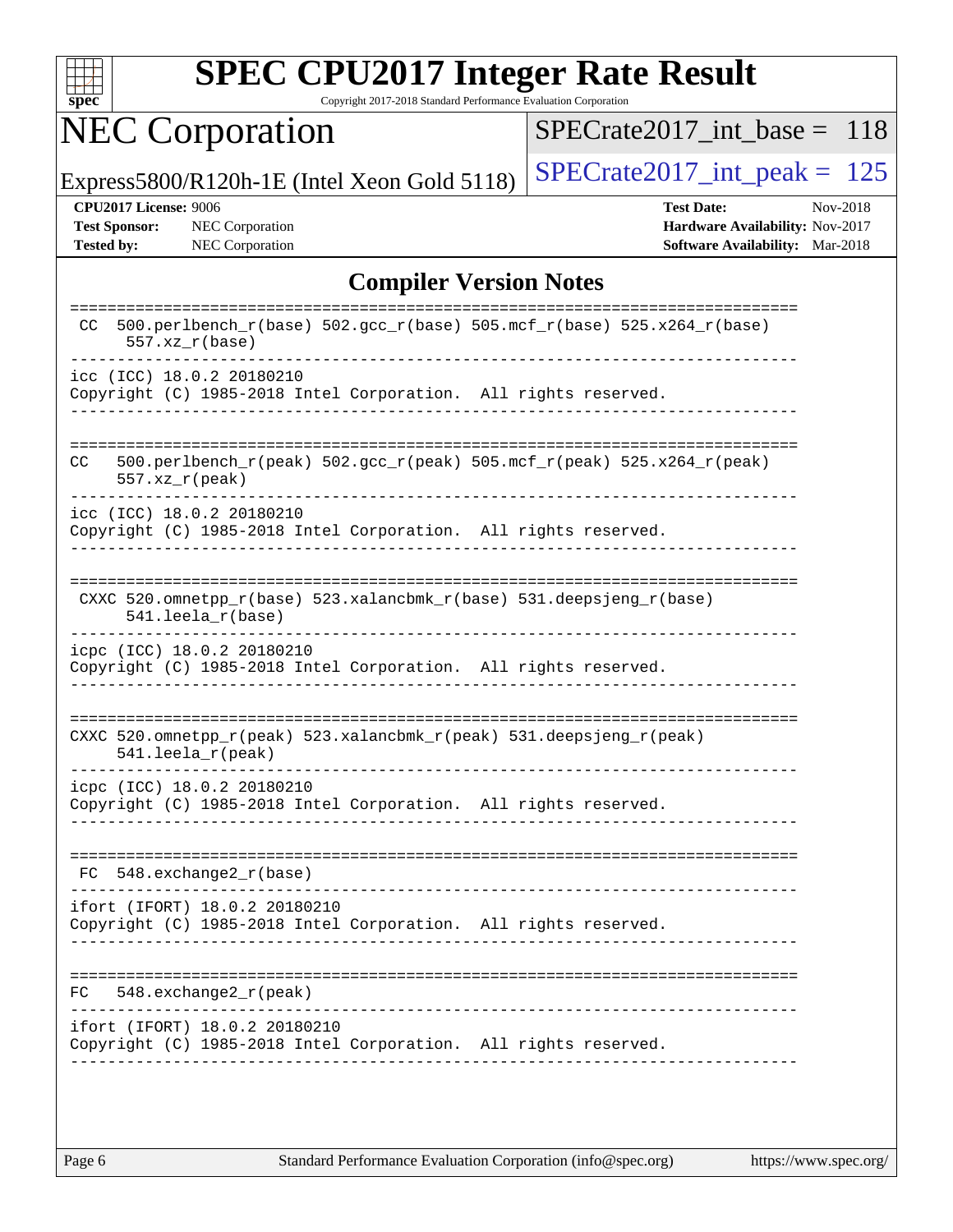

Copyright 2017-2018 Standard Performance Evaluation Corporation

## NEC Corporation

[SPECrate2017\\_int\\_base =](http://www.spec.org/auto/cpu2017/Docs/result-fields.html#SPECrate2017intbase) 118

**[Test Sponsor:](http://www.spec.org/auto/cpu2017/Docs/result-fields.html#TestSponsor)** NEC Corporation **[Hardware Availability:](http://www.spec.org/auto/cpu2017/Docs/result-fields.html#HardwareAvailability)** Nov-2017 **[Tested by:](http://www.spec.org/auto/cpu2017/Docs/result-fields.html#Testedby)** NEC Corporation **[Software Availability:](http://www.spec.org/auto/cpu2017/Docs/result-fields.html#SoftwareAvailability)** Mar-2018

Express5800/R120h-1E (Intel Xeon Gold 5118)  $\left|$  [SPECrate2017\\_int\\_peak =](http://www.spec.org/auto/cpu2017/Docs/result-fields.html#SPECrate2017intpeak) 125

**[CPU2017 License:](http://www.spec.org/auto/cpu2017/Docs/result-fields.html#CPU2017License)** 9006 **[Test Date:](http://www.spec.org/auto/cpu2017/Docs/result-fields.html#TestDate)** Nov-2018

## **[Base Compiler Invocation](http://www.spec.org/auto/cpu2017/Docs/result-fields.html#BaseCompilerInvocation)**

[C benchmarks](http://www.spec.org/auto/cpu2017/Docs/result-fields.html#Cbenchmarks): [icc -m64 -std=c11](http://www.spec.org/cpu2017/results/res2018q4/cpu2017-20181210-10051.flags.html#user_CCbase_intel_icc_64bit_c11_33ee0cdaae7deeeab2a9725423ba97205ce30f63b9926c2519791662299b76a0318f32ddfffdc46587804de3178b4f9328c46fa7c2b0cd779d7a61945c91cd35)

[C++ benchmarks:](http://www.spec.org/auto/cpu2017/Docs/result-fields.html#CXXbenchmarks) [icpc -m64](http://www.spec.org/cpu2017/results/res2018q4/cpu2017-20181210-10051.flags.html#user_CXXbase_intel_icpc_64bit_4ecb2543ae3f1412ef961e0650ca070fec7b7afdcd6ed48761b84423119d1bf6bdf5cad15b44d48e7256388bc77273b966e5eb805aefd121eb22e9299b2ec9d9)

[Fortran benchmarks](http://www.spec.org/auto/cpu2017/Docs/result-fields.html#Fortranbenchmarks): [ifort -m64](http://www.spec.org/cpu2017/results/res2018q4/cpu2017-20181210-10051.flags.html#user_FCbase_intel_ifort_64bit_24f2bb282fbaeffd6157abe4f878425411749daecae9a33200eee2bee2fe76f3b89351d69a8130dd5949958ce389cf37ff59a95e7a40d588e8d3a57e0c3fd751)

## **[Base Portability Flags](http://www.spec.org/auto/cpu2017/Docs/result-fields.html#BasePortabilityFlags)**

 500.perlbench\_r: [-DSPEC\\_LP64](http://www.spec.org/cpu2017/results/res2018q4/cpu2017-20181210-10051.flags.html#b500.perlbench_r_basePORTABILITY_DSPEC_LP64) [-DSPEC\\_LINUX\\_X64](http://www.spec.org/cpu2017/results/res2018q4/cpu2017-20181210-10051.flags.html#b500.perlbench_r_baseCPORTABILITY_DSPEC_LINUX_X64) 502.gcc\_r: [-DSPEC\\_LP64](http://www.spec.org/cpu2017/results/res2018q4/cpu2017-20181210-10051.flags.html#suite_basePORTABILITY502_gcc_r_DSPEC_LP64) 505.mcf\_r: [-DSPEC\\_LP64](http://www.spec.org/cpu2017/results/res2018q4/cpu2017-20181210-10051.flags.html#suite_basePORTABILITY505_mcf_r_DSPEC_LP64) 520.omnetpp\_r: [-DSPEC\\_LP64](http://www.spec.org/cpu2017/results/res2018q4/cpu2017-20181210-10051.flags.html#suite_basePORTABILITY520_omnetpp_r_DSPEC_LP64) 523.xalancbmk\_r: [-DSPEC\\_LP64](http://www.spec.org/cpu2017/results/res2018q4/cpu2017-20181210-10051.flags.html#suite_basePORTABILITY523_xalancbmk_r_DSPEC_LP64) [-DSPEC\\_LINUX](http://www.spec.org/cpu2017/results/res2018q4/cpu2017-20181210-10051.flags.html#b523.xalancbmk_r_baseCXXPORTABILITY_DSPEC_LINUX) 525.x264\_r: [-DSPEC\\_LP64](http://www.spec.org/cpu2017/results/res2018q4/cpu2017-20181210-10051.flags.html#suite_basePORTABILITY525_x264_r_DSPEC_LP64) 531.deepsjeng\_r: [-DSPEC\\_LP64](http://www.spec.org/cpu2017/results/res2018q4/cpu2017-20181210-10051.flags.html#suite_basePORTABILITY531_deepsjeng_r_DSPEC_LP64) 541.leela\_r: [-DSPEC\\_LP64](http://www.spec.org/cpu2017/results/res2018q4/cpu2017-20181210-10051.flags.html#suite_basePORTABILITY541_leela_r_DSPEC_LP64) 548.exchange2\_r: [-DSPEC\\_LP64](http://www.spec.org/cpu2017/results/res2018q4/cpu2017-20181210-10051.flags.html#suite_basePORTABILITY548_exchange2_r_DSPEC_LP64) 557.xz\_r: [-DSPEC\\_LP64](http://www.spec.org/cpu2017/results/res2018q4/cpu2017-20181210-10051.flags.html#suite_basePORTABILITY557_xz_r_DSPEC_LP64)

## **[Base Optimization Flags](http://www.spec.org/auto/cpu2017/Docs/result-fields.html#BaseOptimizationFlags)**

### [C benchmarks](http://www.spec.org/auto/cpu2017/Docs/result-fields.html#Cbenchmarks):

[-Wl,-z,muldefs](http://www.spec.org/cpu2017/results/res2018q4/cpu2017-20181210-10051.flags.html#user_CCbase_link_force_multiple1_b4cbdb97b34bdee9ceefcfe54f4c8ea74255f0b02a4b23e853cdb0e18eb4525ac79b5a88067c842dd0ee6996c24547a27a4b99331201badda8798ef8a743f577) [-xCORE-AVX512](http://www.spec.org/cpu2017/results/res2018q4/cpu2017-20181210-10051.flags.html#user_CCbase_f-xCORE-AVX512) [-ipo](http://www.spec.org/cpu2017/results/res2018q4/cpu2017-20181210-10051.flags.html#user_CCbase_f-ipo) [-O3](http://www.spec.org/cpu2017/results/res2018q4/cpu2017-20181210-10051.flags.html#user_CCbase_f-O3) [-no-prec-div](http://www.spec.org/cpu2017/results/res2018q4/cpu2017-20181210-10051.flags.html#user_CCbase_f-no-prec-div) [-qopt-mem-layout-trans=3](http://www.spec.org/cpu2017/results/res2018q4/cpu2017-20181210-10051.flags.html#user_CCbase_f-qopt-mem-layout-trans_de80db37974c74b1f0e20d883f0b675c88c3b01e9d123adea9b28688d64333345fb62bc4a798493513fdb68f60282f9a726aa07f478b2f7113531aecce732043) [-L/usr/local/je5.0.1-64/lib](http://www.spec.org/cpu2017/results/res2018q4/cpu2017-20181210-10051.flags.html#user_CCbase_jemalloc_link_path64_4b10a636b7bce113509b17f3bd0d6226c5fb2346b9178c2d0232c14f04ab830f976640479e5c33dc2bcbbdad86ecfb6634cbbd4418746f06f368b512fced5394) [-ljemalloc](http://www.spec.org/cpu2017/results/res2018q4/cpu2017-20181210-10051.flags.html#user_CCbase_jemalloc_link_lib_d1249b907c500fa1c0672f44f562e3d0f79738ae9e3c4a9c376d49f265a04b9c99b167ecedbf6711b3085be911c67ff61f150a17b3472be731631ba4d0471706)

[C++ benchmarks:](http://www.spec.org/auto/cpu2017/Docs/result-fields.html#CXXbenchmarks)

[-Wl,-z,muldefs](http://www.spec.org/cpu2017/results/res2018q4/cpu2017-20181210-10051.flags.html#user_CXXbase_link_force_multiple1_b4cbdb97b34bdee9ceefcfe54f4c8ea74255f0b02a4b23e853cdb0e18eb4525ac79b5a88067c842dd0ee6996c24547a27a4b99331201badda8798ef8a743f577) [-xCORE-AVX512](http://www.spec.org/cpu2017/results/res2018q4/cpu2017-20181210-10051.flags.html#user_CXXbase_f-xCORE-AVX512) [-ipo](http://www.spec.org/cpu2017/results/res2018q4/cpu2017-20181210-10051.flags.html#user_CXXbase_f-ipo) [-O3](http://www.spec.org/cpu2017/results/res2018q4/cpu2017-20181210-10051.flags.html#user_CXXbase_f-O3) [-no-prec-div](http://www.spec.org/cpu2017/results/res2018q4/cpu2017-20181210-10051.flags.html#user_CXXbase_f-no-prec-div) [-qopt-mem-layout-trans=3](http://www.spec.org/cpu2017/results/res2018q4/cpu2017-20181210-10051.flags.html#user_CXXbase_f-qopt-mem-layout-trans_de80db37974c74b1f0e20d883f0b675c88c3b01e9d123adea9b28688d64333345fb62bc4a798493513fdb68f60282f9a726aa07f478b2f7113531aecce732043) [-L/usr/local/je5.0.1-64/lib](http://www.spec.org/cpu2017/results/res2018q4/cpu2017-20181210-10051.flags.html#user_CXXbase_jemalloc_link_path64_4b10a636b7bce113509b17f3bd0d6226c5fb2346b9178c2d0232c14f04ab830f976640479e5c33dc2bcbbdad86ecfb6634cbbd4418746f06f368b512fced5394) [-ljemalloc](http://www.spec.org/cpu2017/results/res2018q4/cpu2017-20181210-10051.flags.html#user_CXXbase_jemalloc_link_lib_d1249b907c500fa1c0672f44f562e3d0f79738ae9e3c4a9c376d49f265a04b9c99b167ecedbf6711b3085be911c67ff61f150a17b3472be731631ba4d0471706)

### [Fortran benchmarks](http://www.spec.org/auto/cpu2017/Docs/result-fields.html#Fortranbenchmarks):

[-Wl,-z,muldefs](http://www.spec.org/cpu2017/results/res2018q4/cpu2017-20181210-10051.flags.html#user_FCbase_link_force_multiple1_b4cbdb97b34bdee9ceefcfe54f4c8ea74255f0b02a4b23e853cdb0e18eb4525ac79b5a88067c842dd0ee6996c24547a27a4b99331201badda8798ef8a743f577) [-xCORE-AVX512](http://www.spec.org/cpu2017/results/res2018q4/cpu2017-20181210-10051.flags.html#user_FCbase_f-xCORE-AVX512) [-ipo](http://www.spec.org/cpu2017/results/res2018q4/cpu2017-20181210-10051.flags.html#user_FCbase_f-ipo) [-O3](http://www.spec.org/cpu2017/results/res2018q4/cpu2017-20181210-10051.flags.html#user_FCbase_f-O3) [-no-prec-div](http://www.spec.org/cpu2017/results/res2018q4/cpu2017-20181210-10051.flags.html#user_FCbase_f-no-prec-div) [-qopt-mem-layout-trans=3](http://www.spec.org/cpu2017/results/res2018q4/cpu2017-20181210-10051.flags.html#user_FCbase_f-qopt-mem-layout-trans_de80db37974c74b1f0e20d883f0b675c88c3b01e9d123adea9b28688d64333345fb62bc4a798493513fdb68f60282f9a726aa07f478b2f7113531aecce732043) [-nostandard-realloc-lhs](http://www.spec.org/cpu2017/results/res2018q4/cpu2017-20181210-10051.flags.html#user_FCbase_f_2003_std_realloc_82b4557e90729c0f113870c07e44d33d6f5a304b4f63d4c15d2d0f1fab99f5daaed73bdb9275d9ae411527f28b936061aa8b9c8f2d63842963b95c9dd6426b8a) [-L/usr/local/je5.0.1-64/lib](http://www.spec.org/cpu2017/results/res2018q4/cpu2017-20181210-10051.flags.html#user_FCbase_jemalloc_link_path64_4b10a636b7bce113509b17f3bd0d6226c5fb2346b9178c2d0232c14f04ab830f976640479e5c33dc2bcbbdad86ecfb6634cbbd4418746f06f368b512fced5394) [-ljemalloc](http://www.spec.org/cpu2017/results/res2018q4/cpu2017-20181210-10051.flags.html#user_FCbase_jemalloc_link_lib_d1249b907c500fa1c0672f44f562e3d0f79738ae9e3c4a9c376d49f265a04b9c99b167ecedbf6711b3085be911c67ff61f150a17b3472be731631ba4d0471706)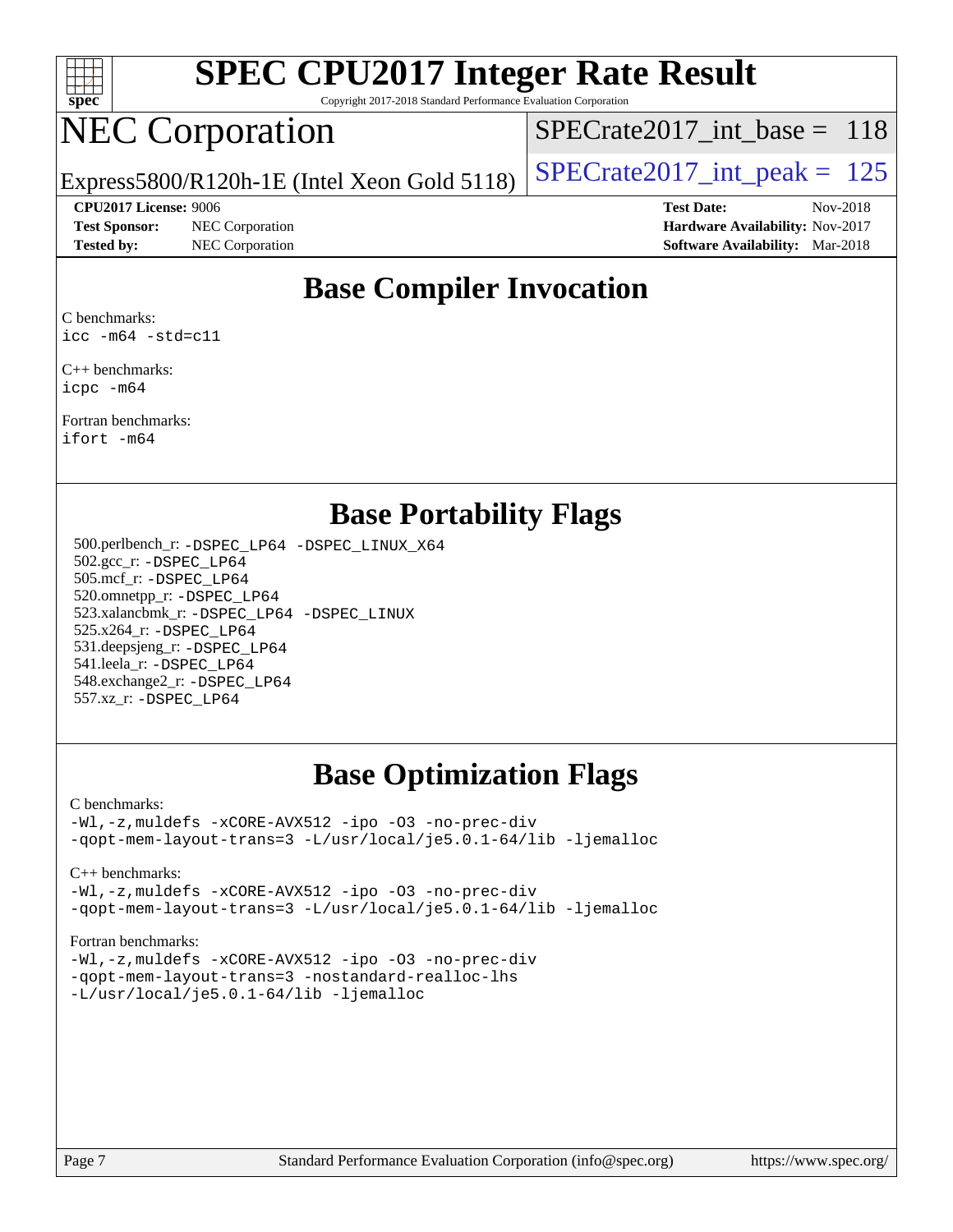

Copyright 2017-2018 Standard Performance Evaluation Corporation

## NEC Corporation

[SPECrate2017\\_int\\_base =](http://www.spec.org/auto/cpu2017/Docs/result-fields.html#SPECrate2017intbase) 118

Express5800/R120h-1E (Intel Xeon Gold 5118)  $\left|$  [SPECrate2017\\_int\\_peak =](http://www.spec.org/auto/cpu2017/Docs/result-fields.html#SPECrate2017intpeak) 125

**[Test Sponsor:](http://www.spec.org/auto/cpu2017/Docs/result-fields.html#TestSponsor)** NEC Corporation **[Hardware Availability:](http://www.spec.org/auto/cpu2017/Docs/result-fields.html#HardwareAvailability)** Nov-2017

**[CPU2017 License:](http://www.spec.org/auto/cpu2017/Docs/result-fields.html#CPU2017License)** 9006 **[Test Date:](http://www.spec.org/auto/cpu2017/Docs/result-fields.html#TestDate)** Nov-2018 **[Tested by:](http://www.spec.org/auto/cpu2017/Docs/result-fields.html#Testedby)** NEC Corporation **[Software Availability:](http://www.spec.org/auto/cpu2017/Docs/result-fields.html#SoftwareAvailability)** Mar-2018

## **[Peak Compiler Invocation](http://www.spec.org/auto/cpu2017/Docs/result-fields.html#PeakCompilerInvocation)**

[C benchmarks \(except as noted below\)](http://www.spec.org/auto/cpu2017/Docs/result-fields.html#Cbenchmarksexceptasnotedbelow): [icc -m64 -std=c11](http://www.spec.org/cpu2017/results/res2018q4/cpu2017-20181210-10051.flags.html#user_CCpeak_intel_icc_64bit_c11_33ee0cdaae7deeeab2a9725423ba97205ce30f63b9926c2519791662299b76a0318f32ddfffdc46587804de3178b4f9328c46fa7c2b0cd779d7a61945c91cd35)

502.gcc\_r: [icc -m32 -std=c11 -L/home/prasadj/specdev/IC18u2\\_Internal/lin\\_18\\_0\\_20180210/compiler/lib/ia32\\_lin](http://www.spec.org/cpu2017/results/res2018q4/cpu2017-20181210-10051.flags.html#user_peakCCLD502_gcc_r_intel_icc_a481ac844e7127046fad14d498c730a1848fa901fbbb2c3dfdd5e9fbbac777c8009953946d55d8b6afe8ed0da70dd2b4f8dedbdf7ab1ee211ba70d24a5d89f85)

[C++ benchmarks \(except as noted below\):](http://www.spec.org/auto/cpu2017/Docs/result-fields.html#CXXbenchmarksexceptasnotedbelow) [icpc -m64](http://www.spec.org/cpu2017/results/res2018q4/cpu2017-20181210-10051.flags.html#user_CXXpeak_intel_icpc_64bit_4ecb2543ae3f1412ef961e0650ca070fec7b7afdcd6ed48761b84423119d1bf6bdf5cad15b44d48e7256388bc77273b966e5eb805aefd121eb22e9299b2ec9d9)

523.xalancbmk\_r: [icpc -m32 -L/home/prasadj/specdev/IC18u2\\_Internal/lin\\_18\\_0\\_20180210/compiler/lib/ia32\\_lin](http://www.spec.org/cpu2017/results/res2018q4/cpu2017-20181210-10051.flags.html#user_peakCXXLD523_xalancbmk_r_intel_icpc_c6d030cd79af6ea7d6fb64c57e8fe7ae8fe0b96fc5a3b3f4a10e3273b3d7fa9decd8263f6330cef23f751cb093a69fae84a2bf4c243500a8eed069248128076f)

[Fortran benchmarks:](http://www.spec.org/auto/cpu2017/Docs/result-fields.html#Fortranbenchmarks) [ifort -m64](http://www.spec.org/cpu2017/results/res2018q4/cpu2017-20181210-10051.flags.html#user_FCpeak_intel_ifort_64bit_24f2bb282fbaeffd6157abe4f878425411749daecae9a33200eee2bee2fe76f3b89351d69a8130dd5949958ce389cf37ff59a95e7a40d588e8d3a57e0c3fd751)

## **[Peak Portability Flags](http://www.spec.org/auto/cpu2017/Docs/result-fields.html#PeakPortabilityFlags)**

 500.perlbench\_r: [-DSPEC\\_LP64](http://www.spec.org/cpu2017/results/res2018q4/cpu2017-20181210-10051.flags.html#b500.perlbench_r_peakPORTABILITY_DSPEC_LP64) [-DSPEC\\_LINUX\\_X64](http://www.spec.org/cpu2017/results/res2018q4/cpu2017-20181210-10051.flags.html#b500.perlbench_r_peakCPORTABILITY_DSPEC_LINUX_X64) 502.gcc\_r: [-D\\_FILE\\_OFFSET\\_BITS=64](http://www.spec.org/cpu2017/results/res2018q4/cpu2017-20181210-10051.flags.html#user_peakPORTABILITY502_gcc_r_file_offset_bits_64_5ae949a99b284ddf4e95728d47cb0843d81b2eb0e18bdfe74bbf0f61d0b064f4bda2f10ea5eb90e1dcab0e84dbc592acfc5018bc955c18609f94ddb8d550002c) 505.mcf\_r: [-DSPEC\\_LP64](http://www.spec.org/cpu2017/results/res2018q4/cpu2017-20181210-10051.flags.html#suite_peakPORTABILITY505_mcf_r_DSPEC_LP64) 520.omnetpp\_r: [-DSPEC\\_LP64](http://www.spec.org/cpu2017/results/res2018q4/cpu2017-20181210-10051.flags.html#suite_peakPORTABILITY520_omnetpp_r_DSPEC_LP64) 523.xalancbmk\_r: [-D\\_FILE\\_OFFSET\\_BITS=64](http://www.spec.org/cpu2017/results/res2018q4/cpu2017-20181210-10051.flags.html#user_peakPORTABILITY523_xalancbmk_r_file_offset_bits_64_5ae949a99b284ddf4e95728d47cb0843d81b2eb0e18bdfe74bbf0f61d0b064f4bda2f10ea5eb90e1dcab0e84dbc592acfc5018bc955c18609f94ddb8d550002c) [-DSPEC\\_LINUX](http://www.spec.org/cpu2017/results/res2018q4/cpu2017-20181210-10051.flags.html#b523.xalancbmk_r_peakCXXPORTABILITY_DSPEC_LINUX) 525.x264\_r: [-DSPEC\\_LP64](http://www.spec.org/cpu2017/results/res2018q4/cpu2017-20181210-10051.flags.html#suite_peakPORTABILITY525_x264_r_DSPEC_LP64) 531.deepsjeng\_r: [-DSPEC\\_LP64](http://www.spec.org/cpu2017/results/res2018q4/cpu2017-20181210-10051.flags.html#suite_peakPORTABILITY531_deepsjeng_r_DSPEC_LP64) 541.leela\_r: [-DSPEC\\_LP64](http://www.spec.org/cpu2017/results/res2018q4/cpu2017-20181210-10051.flags.html#suite_peakPORTABILITY541_leela_r_DSPEC_LP64) 548.exchange2\_r: [-DSPEC\\_LP64](http://www.spec.org/cpu2017/results/res2018q4/cpu2017-20181210-10051.flags.html#suite_peakPORTABILITY548_exchange2_r_DSPEC_LP64) 557.xz\_r: [-DSPEC\\_LP64](http://www.spec.org/cpu2017/results/res2018q4/cpu2017-20181210-10051.flags.html#suite_peakPORTABILITY557_xz_r_DSPEC_LP64)

## **[Peak Optimization Flags](http://www.spec.org/auto/cpu2017/Docs/result-fields.html#PeakOptimizationFlags)**

[C benchmarks](http://www.spec.org/auto/cpu2017/Docs/result-fields.html#Cbenchmarks):

 500.perlbench\_r: [-Wl,-z,muldefs](http://www.spec.org/cpu2017/results/res2018q4/cpu2017-20181210-10051.flags.html#user_peakEXTRA_LDFLAGS500_perlbench_r_link_force_multiple1_b4cbdb97b34bdee9ceefcfe54f4c8ea74255f0b02a4b23e853cdb0e18eb4525ac79b5a88067c842dd0ee6996c24547a27a4b99331201badda8798ef8a743f577) [-prof-gen](http://www.spec.org/cpu2017/results/res2018q4/cpu2017-20181210-10051.flags.html#user_peakPASS1_CFLAGSPASS1_LDFLAGS500_perlbench_r_prof_gen_5aa4926d6013ddb2a31985c654b3eb18169fc0c6952a63635c234f711e6e63dd76e94ad52365559451ec499a2cdb89e4dc58ba4c67ef54ca681ffbe1461d6b36)(pass 1) [-prof-use](http://www.spec.org/cpu2017/results/res2018q4/cpu2017-20181210-10051.flags.html#user_peakPASS2_CFLAGSPASS2_LDFLAGS500_perlbench_r_prof_use_1a21ceae95f36a2b53c25747139a6c16ca95bd9def2a207b4f0849963b97e94f5260e30a0c64f4bb623698870e679ca08317ef8150905d41bd88c6f78df73f19)(pass 2) [-ipo](http://www.spec.org/cpu2017/results/res2018q4/cpu2017-20181210-10051.flags.html#user_peakPASS1_COPTIMIZEPASS2_COPTIMIZE500_perlbench_r_f-ipo) [-xCORE-AVX512](http://www.spec.org/cpu2017/results/res2018q4/cpu2017-20181210-10051.flags.html#user_peakPASS2_COPTIMIZE500_perlbench_r_f-xCORE-AVX512) [-O3](http://www.spec.org/cpu2017/results/res2018q4/cpu2017-20181210-10051.flags.html#user_peakPASS1_COPTIMIZEPASS2_COPTIMIZE500_perlbench_r_f-O3) [-no-prec-div](http://www.spec.org/cpu2017/results/res2018q4/cpu2017-20181210-10051.flags.html#user_peakPASS1_COPTIMIZEPASS2_COPTIMIZE500_perlbench_r_f-no-prec-div) [-qopt-mem-layout-trans=3](http://www.spec.org/cpu2017/results/res2018q4/cpu2017-20181210-10051.flags.html#user_peakPASS1_COPTIMIZEPASS2_COPTIMIZE500_perlbench_r_f-qopt-mem-layout-trans_de80db37974c74b1f0e20d883f0b675c88c3b01e9d123adea9b28688d64333345fb62bc4a798493513fdb68f60282f9a726aa07f478b2f7113531aecce732043) [-fno-strict-overflow](http://www.spec.org/cpu2017/results/res2018q4/cpu2017-20181210-10051.flags.html#user_peakEXTRA_OPTIMIZE500_perlbench_r_f-fno-strict-overflow) [-L/usr/local/je5.0.1-64/lib](http://www.spec.org/cpu2017/results/res2018q4/cpu2017-20181210-10051.flags.html#user_peakEXTRA_LIBS500_perlbench_r_jemalloc_link_path64_4b10a636b7bce113509b17f3bd0d6226c5fb2346b9178c2d0232c14f04ab830f976640479e5c33dc2bcbbdad86ecfb6634cbbd4418746f06f368b512fced5394) [-ljemalloc](http://www.spec.org/cpu2017/results/res2018q4/cpu2017-20181210-10051.flags.html#user_peakEXTRA_LIBS500_perlbench_r_jemalloc_link_lib_d1249b907c500fa1c0672f44f562e3d0f79738ae9e3c4a9c376d49f265a04b9c99b167ecedbf6711b3085be911c67ff61f150a17b3472be731631ba4d0471706)

 502.gcc\_r: [-Wl,-z,muldefs](http://www.spec.org/cpu2017/results/res2018q4/cpu2017-20181210-10051.flags.html#user_peakEXTRA_LDFLAGS502_gcc_r_link_force_multiple1_b4cbdb97b34bdee9ceefcfe54f4c8ea74255f0b02a4b23e853cdb0e18eb4525ac79b5a88067c842dd0ee6996c24547a27a4b99331201badda8798ef8a743f577) [-prof-gen](http://www.spec.org/cpu2017/results/res2018q4/cpu2017-20181210-10051.flags.html#user_peakPASS1_CFLAGSPASS1_LDFLAGS502_gcc_r_prof_gen_5aa4926d6013ddb2a31985c654b3eb18169fc0c6952a63635c234f711e6e63dd76e94ad52365559451ec499a2cdb89e4dc58ba4c67ef54ca681ffbe1461d6b36)(pass 1) [-prof-use](http://www.spec.org/cpu2017/results/res2018q4/cpu2017-20181210-10051.flags.html#user_peakPASS2_CFLAGSPASS2_LDFLAGS502_gcc_r_prof_use_1a21ceae95f36a2b53c25747139a6c16ca95bd9def2a207b4f0849963b97e94f5260e30a0c64f4bb623698870e679ca08317ef8150905d41bd88c6f78df73f19)(pass 2) [-ipo](http://www.spec.org/cpu2017/results/res2018q4/cpu2017-20181210-10051.flags.html#user_peakPASS1_COPTIMIZEPASS2_COPTIMIZE502_gcc_r_f-ipo) [-xCORE-AVX512](http://www.spec.org/cpu2017/results/res2018q4/cpu2017-20181210-10051.flags.html#user_peakPASS2_COPTIMIZE502_gcc_r_f-xCORE-AVX512) [-O3](http://www.spec.org/cpu2017/results/res2018q4/cpu2017-20181210-10051.flags.html#user_peakPASS1_COPTIMIZEPASS2_COPTIMIZE502_gcc_r_f-O3) [-no-prec-div](http://www.spec.org/cpu2017/results/res2018q4/cpu2017-20181210-10051.flags.html#user_peakPASS1_COPTIMIZEPASS2_COPTIMIZE502_gcc_r_f-no-prec-div) [-qopt-mem-layout-trans=3](http://www.spec.org/cpu2017/results/res2018q4/cpu2017-20181210-10051.flags.html#user_peakPASS1_COPTIMIZEPASS2_COPTIMIZE502_gcc_r_f-qopt-mem-layout-trans_de80db37974c74b1f0e20d883f0b675c88c3b01e9d123adea9b28688d64333345fb62bc4a798493513fdb68f60282f9a726aa07f478b2f7113531aecce732043) [-L/usr/local/je5.0.1-32/lib](http://www.spec.org/cpu2017/results/res2018q4/cpu2017-20181210-10051.flags.html#user_peakEXTRA_LIBS502_gcc_r_jemalloc_link_path32_e29f22e8e6c17053bbc6a0971f5a9c01a601a06bb1a59df2084b77a2fe0a2995b64fd4256feaeea39eeba3aae142e96e2b2b0a28974019c0c0c88139a84f900a) [-ljemalloc](http://www.spec.org/cpu2017/results/res2018q4/cpu2017-20181210-10051.flags.html#user_peakEXTRA_LIBS502_gcc_r_jemalloc_link_lib_d1249b907c500fa1c0672f44f562e3d0f79738ae9e3c4a9c376d49f265a04b9c99b167ecedbf6711b3085be911c67ff61f150a17b3472be731631ba4d0471706)

505.mcf\_r: basepeak = yes

**(Continued on next page)**

Page 8 Standard Performance Evaluation Corporation [\(info@spec.org\)](mailto:info@spec.org) <https://www.spec.org/>